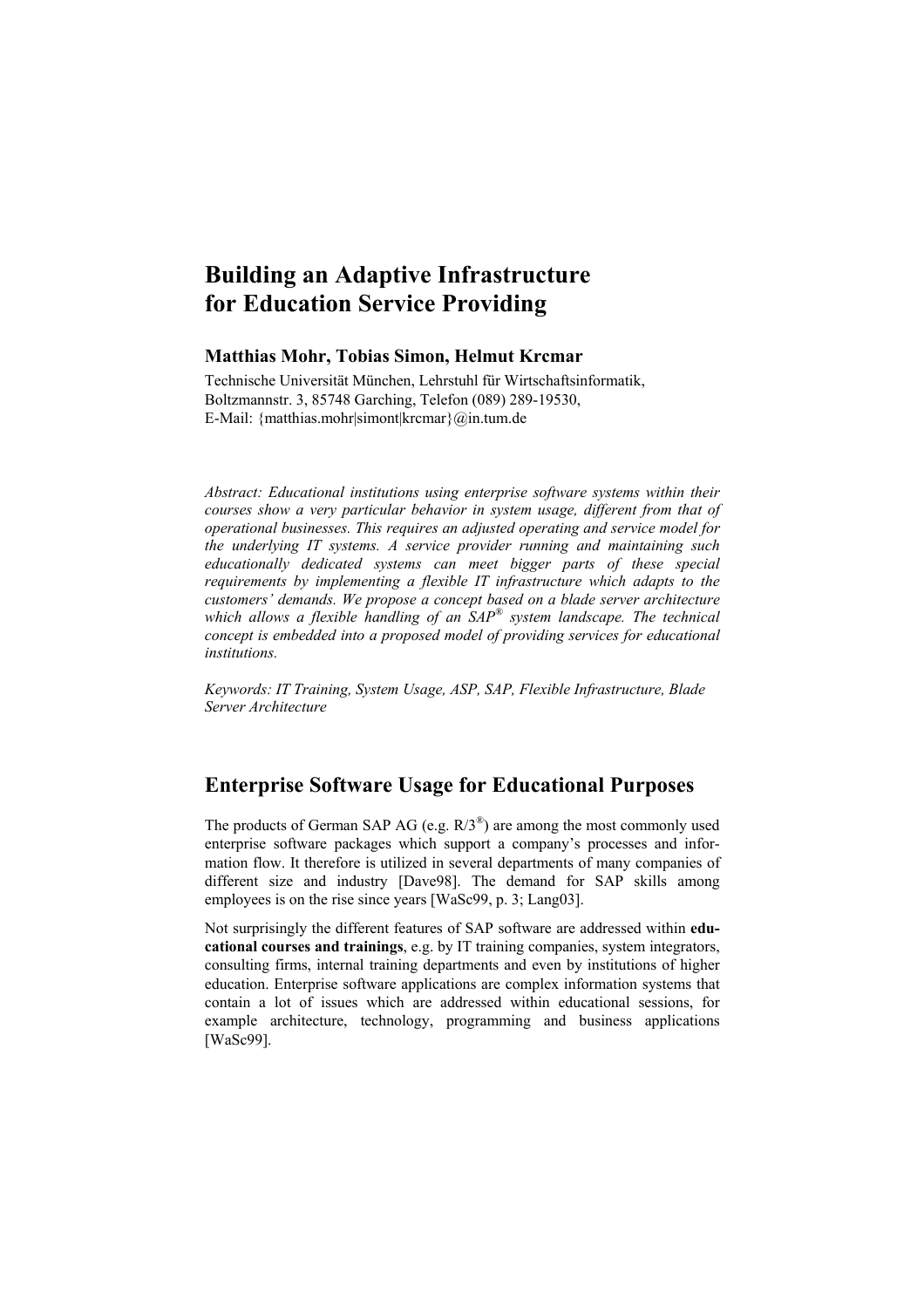However, the overhead that the operation and maintenance of complex IT systems present often complicates the use in education. One possibility to reduce this overhead is to acquire services from an application service provider (ASP)  $[Bece<sup>+</sup>00, p. 41].$ 

## **Service Provisioning for Educators**

Application Service Providing (ASP) is a service which allows customers to use software services provided by another company. The services are centrally operated and maintained and are contractually fixed [Krcm03, p. 310]. The service can be used without having to care about the hardware, its administrative work and the way the service is fulfilled. The computing resources are not located at the own company site and the knowledge of the system is based at the service provider. ASP comes along with a technical support package, helping the customer to ease the use of service and taking care of providing solutions, if problems arise. Emergency support is another service of work. The ASP concept can be applied to nearly any type of application and is commonly used for deploying an array of software ranging from basic office suites, such as office applications, to large enterprise resource planning systems, such as SAP [Wals03, p. 103].

A lot of commercial providers of educational resources like teaching concepts or teaching material use the term "Education Service Providing" in order to describe their offerings. We understand **Education Service Providing (ESP)** in a more technically oriented way: it is both an add-on and a modification of the traditional ASP service: Add-on means the ASP additionally offers education specific services, e.g. train the trainer packages and support for problems referencing special issues (concerning the hosted application) located in the educational sector like e.g. class controlling or system based examinations. Traditional ASP is industry-independent whereas ESP is optimized to be utilized in the educational sector, where the hosted systems have to be prepared to accomplish the requirements of trainers and students. This includes **modifying** both the hosted software itself and the **technical infrastructure** running the software. These steps are necessary because of the special usage patterns of educators.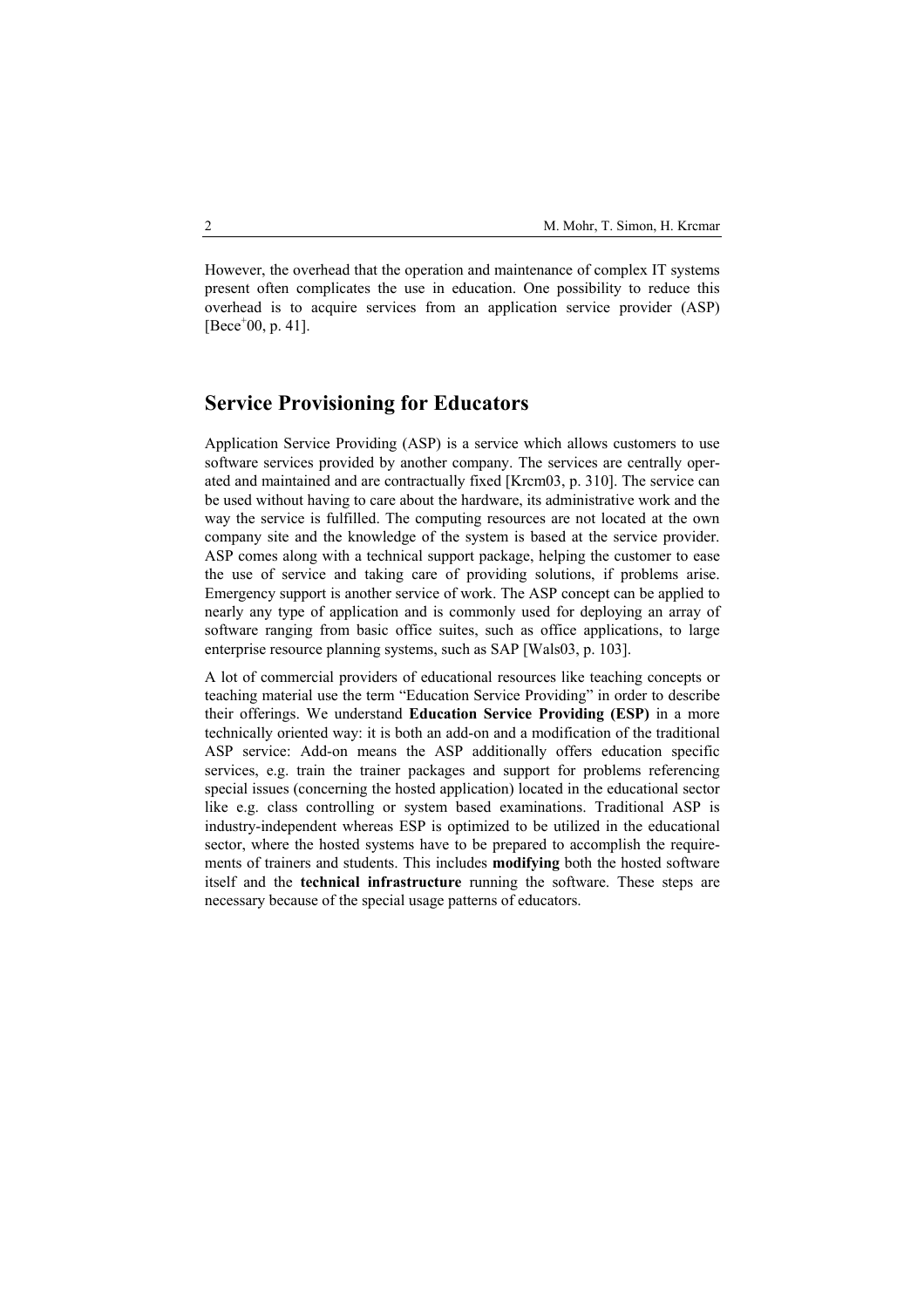

Figure 1: From ASP to ESP

With this definition of ESP, the traditional ASP characteristic "software as a service" [GrMa02] moves towards "educational resources as a service".

# **System Workload Patterns within educational environments: The Whiplash Effect**

Educational institutions have some characteristics in attitude that result in special requirements for the underlying technical infrastructure used for the education process. Those requirements are quite different from those of operational businesses: Unlike enterprise systems used in their intended context within companies, educationally dedicated systems have to bear the peculiarity of the educators' usage patterns. There are three main characteristics that can be identified: **longterm discontinuity, short-term discontinuity and atypical workload**.

Discontinuous workload on the long run means the load on the systems varies extremely during a year: depending on holiday times and course periods the system usage varies extremely. On the short run, depending on the shape of an educational session, there is an increased demand of computing power during the hours of a course, followed by the resources running in an idle state till the next course takes place. These discontinuity phenomena can be approved e.g. by using SAP's standard workload analysis transactions like ST03N or ST06, by operating system monitoring and by interpreting SAProuter's logging files. Most of the time the underlying hosts rest and so valuable assets remain unused. But at the same time high and peak load situations must be handled: parallel courses must be possible without loss of computing power of one of the courses.

Educators also tend to an atypical usage of a system. Use cases which are usually done only once by a single person are worked through in a totally different manner: E.g. 20 students running an MRP operation at the same time or 20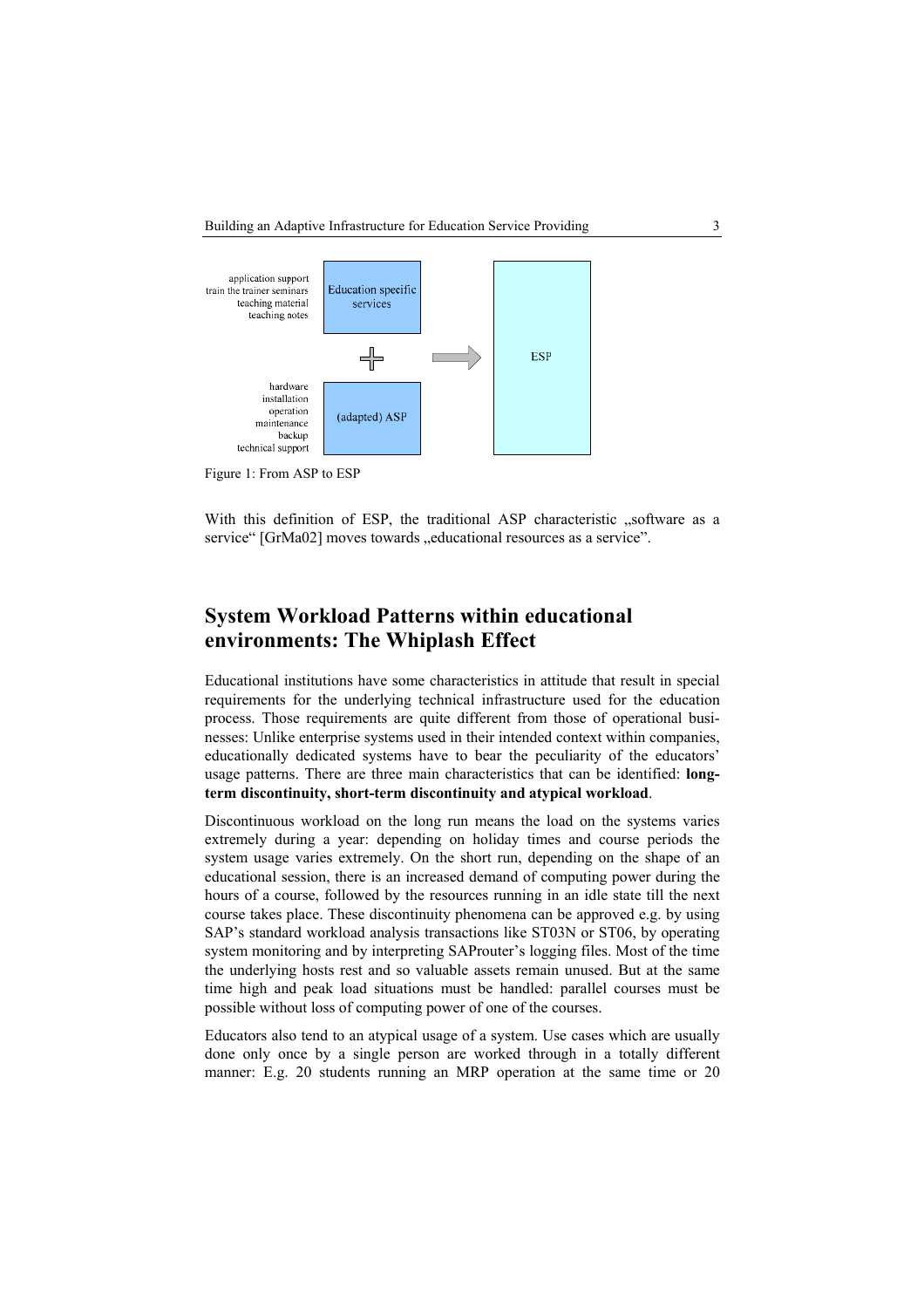students in a data warehousing course modifying the data dictionary simultaneously. This unusual behavior, which does not happen to the systems in the real world, also results in a heavy system usage. Another characteristic is the fact that educators don't like to work on used and "dirty" systems: For new courses educational institutions regularly need new systems or clients. Those copy runs also highly burden the system. In case of complete IDES systems (pre-customized SAP systems which represent a model company) this is often about a complete reinstallation.

The following table provides an overview about the education specific workload patterns described above:

|                             | <b>Workload Pattern</b>                                                       | <b>Reason(s)</b>                                     |
|-----------------------------|-------------------------------------------------------------------------------|------------------------------------------------------|
| Long-term<br>discontinuity  | cyclical variations within a<br>year                                          | holidays, lecture-free periods                       |
| Short-term<br>discontinuity | <b>oscillations</b> during course hours                                       | more or less heavy exercises                         |
| Atypical<br>workload        | multiple execution of <b>one-time</b><br>use cases, e.g. MRP runs             | use cases are integral part of<br>educational lesson |
|                             | simultaneous write access to<br>central components, e.g. data<br>dictionaries | access is integral part of<br>educational lesson     |
|                             | frequent execution of client<br>copies and reinstallations                    | educators regularly need<br>new clients or systems   |

Table 1: Education specific system workload patterns

Those three different types of usage patterns don't occur separately but aggravate each other by **overlapping**. For example, during summer course weeks (longterm) within a production planning lesson (short-term), a lot of students are each running a material requirements planning (MRP) transaction (atypical workload). During only a few hours, a maximum of computing power is needed whereas some days later, the system will be running in an idle state. This is why it is about a kind of "whiplash effect" which is drafted in Figure 2.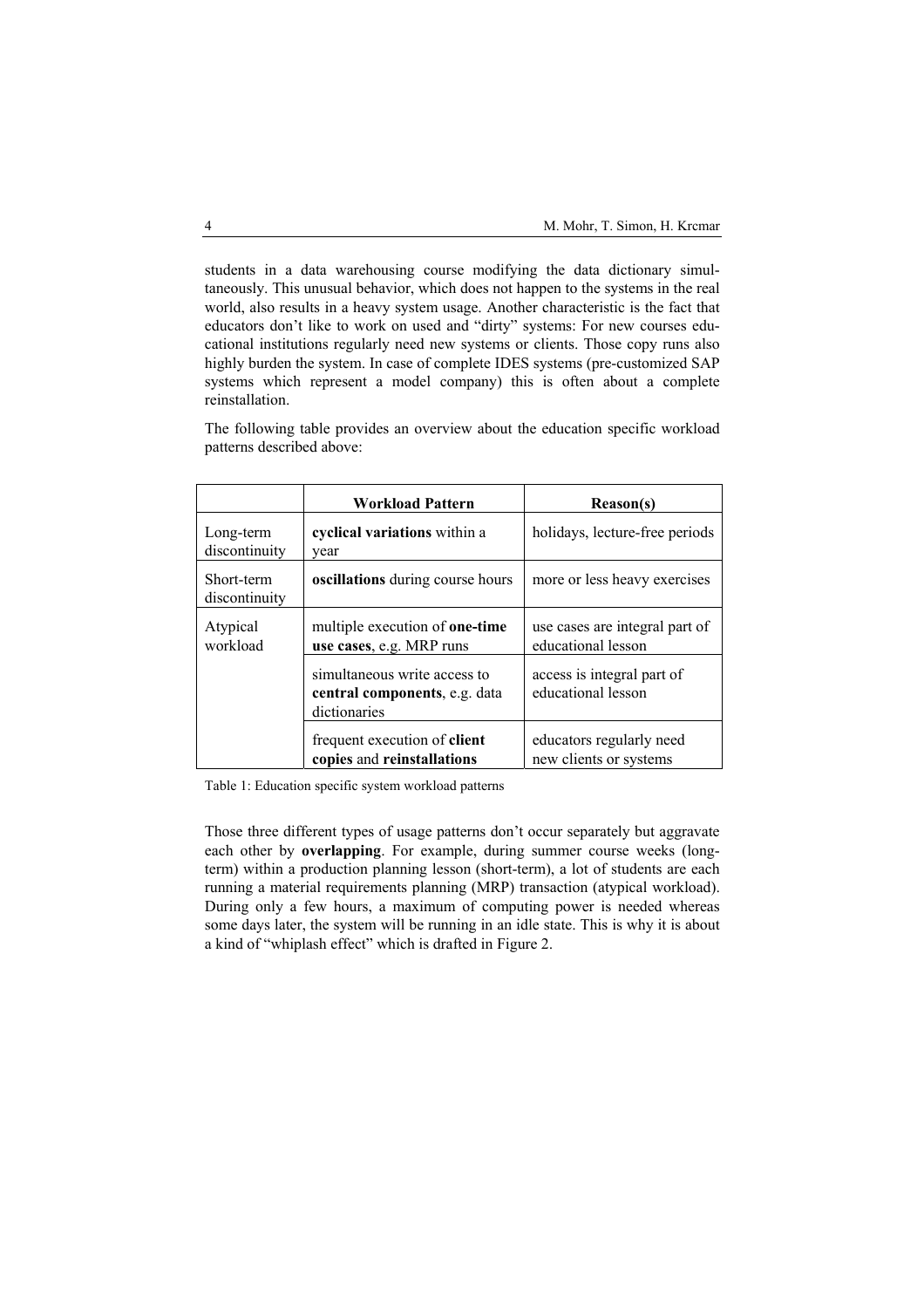

Figure 2: The Whiplash Effect (draft)

As consequence, the underlying infrastructure has to be able to handle both the discontinuous and atypical workloads which themselves cause for example

- higher average response time during customers' courses
- higher duration of administrative tasks, e.g. client copies and reinstallations

One way to face such customer access patterns would be **sizing for peak workloads**. But two problems will arise: First, it is hard to predict the maximum workload of every course and second and most important, given a completely equipped computer centre, there are only limited resources available and charging with a maximum of hardware is very cost intensive.

Another solution would be to **flexibly allocate the given resources** the way they provide each educational session at any point of time with sufficient computing power to accomplish the requests.

### **Resource Provisioning "on Demand"**

One of the most critical resources concerning computing power for an SAP system is the application server providing a user-defined number of work processes which deal with any kind of user requests. An application server added to an existing SAP system not only enlarges the number of its work processes but also the system's overall CPU power, shared memory and buffer sizes.

A solution to encounter the problems arising from the special workload patterns would be a flexible and scalable shared (application) server concept. Servers not being used at the moment are grouped in a pool [Andr<sup>+</sup>82, p. 1] and taken out if resources are requested by another SAP system. If a system will need extended resources because of a training lesson taking place the next days, one or more application servers will be connected to the system enlarging its capacity, e.g. the number of its work processes. Assumed that not all systems need extended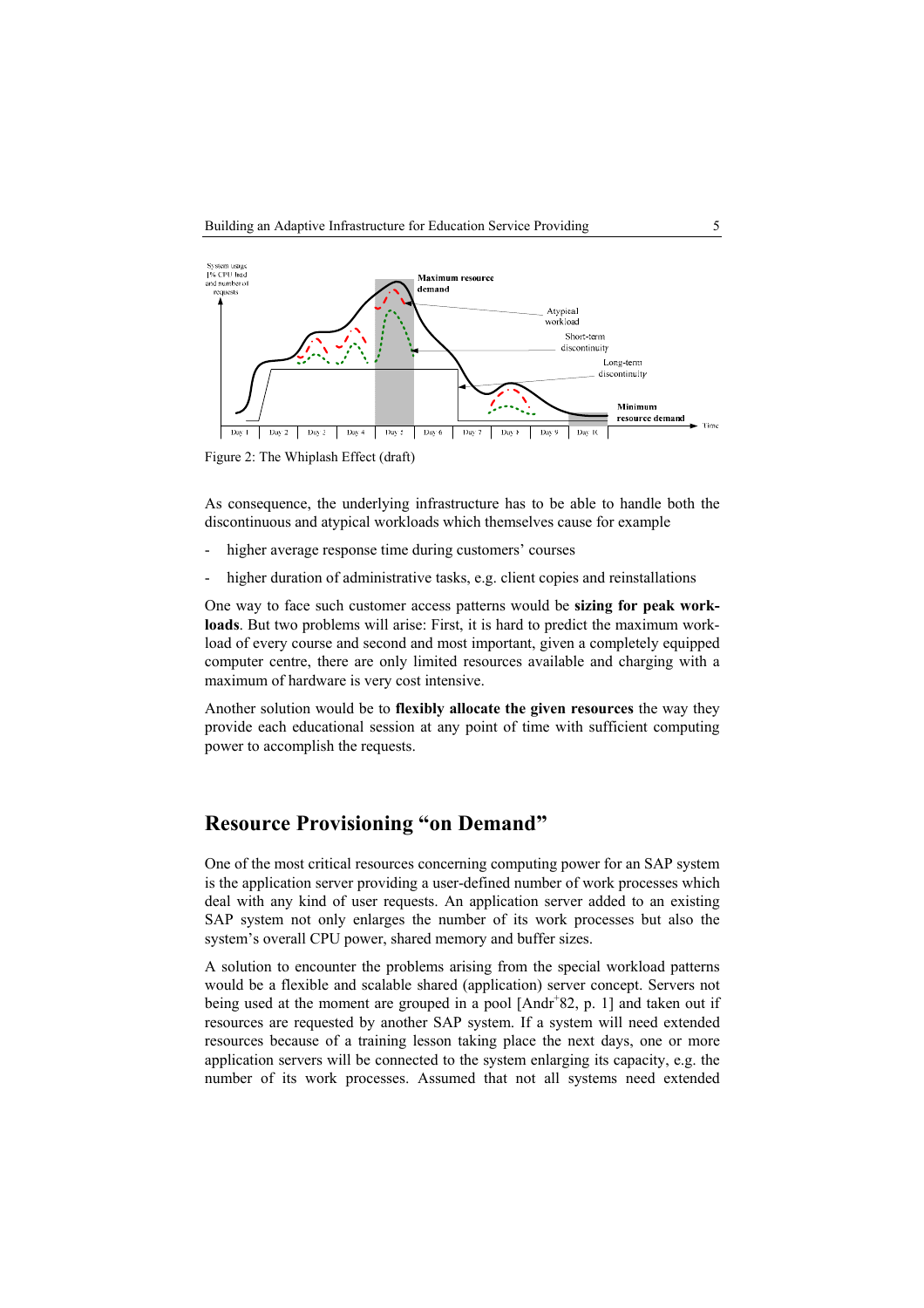resources at the same time, a given number of application servers can enhance different systems dynamically. The servers act as a kind of "migrant worker".

The request for additional resources can be triggered in different ways. E.g. a schedule is specifying the times the resources have to be switched from one SAP system to another. It can happen also job scheduled or at specific performance levels. Definitely, resources are allocated "on demand".

The blade technology concept, e.g. Sun Blade servers [Sun02] is supposed to provide a scalable and modular infrastructure and hence the characteristic of this technology fits to the requirements of the concept of usage on demand.

# **Establishing an Adaptive Infrastructure with Blade Servers**

As the blade technology emerged a few years ago, a new concept of servers came up. A blade is a slim, hotswappable server which is plugged into a chassis that can hold a number of blades. Each blade server is an independent server with one or more processors and associated memory, disk storage, network controllers and running its own operating system and applications. Fewer components than in the conventional server design are necessary because the chassis provides the servers with power, fans, floppy drives, switches and network ports which are shared with other blade servers. This results in the reduction of cabling and infrastructure costs, power consumption and in less use of data center space [Sun02]. According to [Scha04], blade servers are only about fourth the price of one unit servers with an equivalent capacity.

The modular design of a blade server based architecture allows enterprises to scale their IT infrastructure very precisely and also afterwards, after the initial sizing process. There is no need to buy powerful servers and only use part of their computing power or even let them run idle for most of the time. The administrators of data centers can buy what they need today and plug in additional blades when their processing needs increase. Since the sizing of a SAP system is not trivial, the blade technology enables the SAP systems to be scaled more accurate.

Another advantage of blade servers is the central system management which allows the administrator to remote install or configure software on blades. Critical operating parameters like temperature and fans can be also monitored via web client.

In the context of an SAP system landscape, each blade server is suited to run as an independent application server. The design and the characteristics of the blade technology enable this technology to serve as hardware foundation of a concept supporting flexible resource allocation.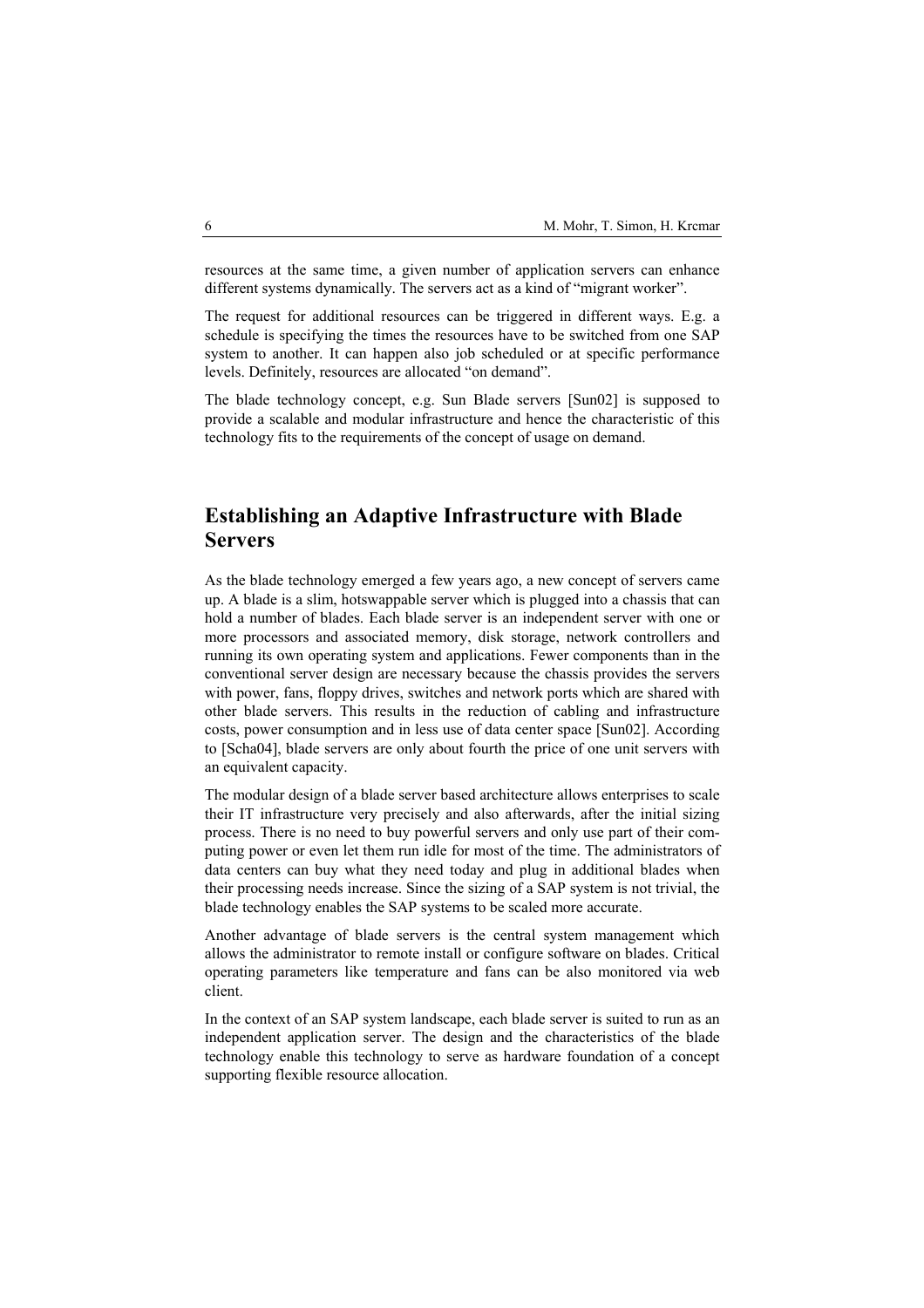## **Load balancing in SAP systems**

The application layer of each SAP system consists of one or a cluster of several SAP instances<sup>1</sup> which normally run on different application server hosts. When a user connects to the system, he is assigned to a specific application server which processes all the incoming requests of that user. For each SAP system there is one message server configured, which handles the load balancing (Figure 3). This message server redirects the logon request of the user to the application server that currently faces the smallest workload. As consequence, each user is logged on to one application server for the time of the whole session.

Each application server runs a dispatcher and a number of work processes. Any dialog user request is split into dialog steps. Each dialog step is assigned to a single work process for execution. The dispatcher distributes the dialog steps among the work processes on the application server. Different dialog steps of the same user request don't have to be executed on the same work processes; however the assignment of the work process has to be set for every single dialog step ("dialog work process multiplexing") [Schn04, p. 60].

SAP systems allow system wide logon load balancing. But once a user is logged on to an application server there is no further load balancing between different application servers.

l

<sup>1</sup> The highest number of application servers at customer installations is less than 30 [Rade01].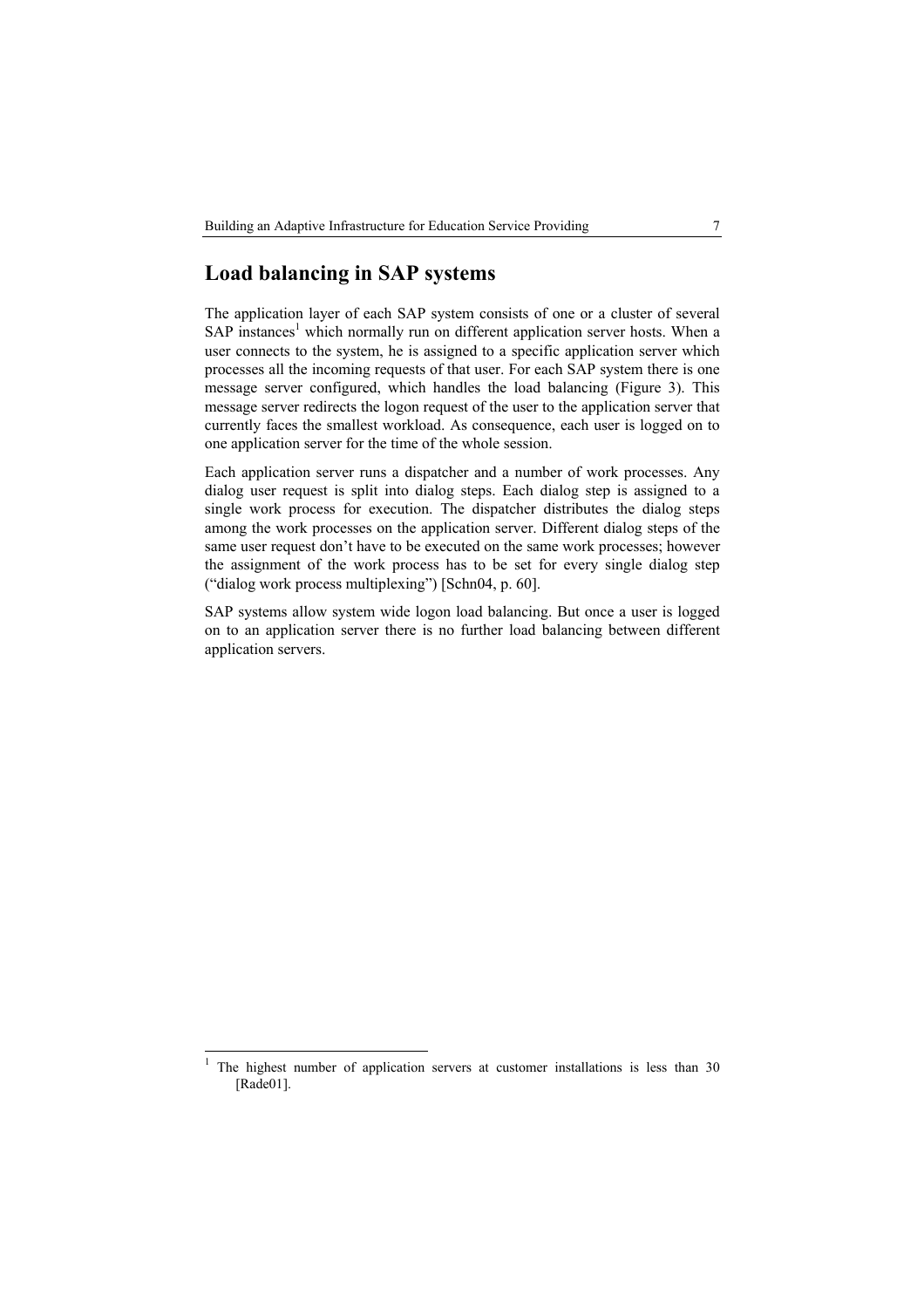

Figure 3: Load balancing in SAP systems

Logon load balancing also allows the system to handle breakdowns of single servers: In case an application server breaks down, the message server redirects the incoming logon to another application server within the SAP system cluster. Additional application servers can be installed to support a system with additional computing power.

Despite the fact that the SAP system, once it is installed, can dynamically distribute the incoming requests to application servers and their work processes, the overall technical design of the system itself is fixed. Incoming user requests cannot be distributed among application servers of different SAP systems. During the installation of an application server the specific SAP system the server will work for has to be set. It is not possible to switch the server to another system dynamically, even if there is no work to do and the server could support another SAP system which currently is under high work load.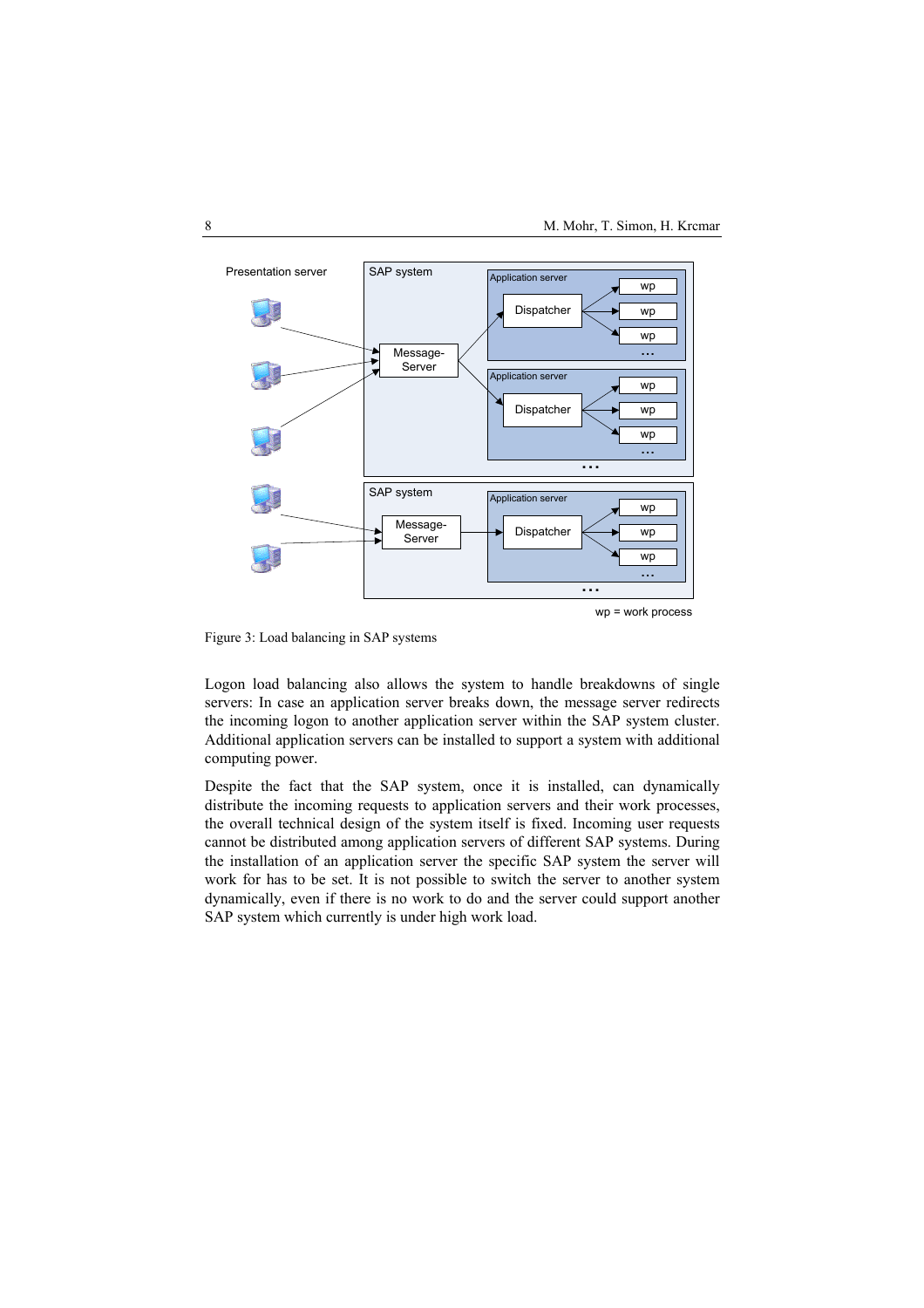# **Flexible Server Assignment within a Fixed Software Architecture**

### **Script based application server assignment**

Although, as described above, the application server architecture of SAP systems is fixed after the initial configuration procedure, there is a technique that allows an SAP application server running on a blade host to switch between several SAP systems dynamically within minutes. This technique is called *Blade Runner<sup>2</sup>* and it is based on a script which runs on operating system level on a blade server. Setup is easy and only small software packages have to be installed to configure a blade to run with blade runner.

The execution of blade runner starts an application server (= instance) which then connects to a user chosen SAP system. The script copies the settings of another template application server and sets up the structures the new application server needs. The template server delivers an image for the new SAP instance. This image includes file structure, configuration files for the database connection and SAP profiles. The profiles of the starting application server can even be custommized, e.g. by defining the number of different kinds of work processes. As consequence, the services of an SAP system (e.g. work processes) are not statically bound to a dedicated server. A service could run on any of the currently active application servers. Once the application server is started it acts like a normal SAP instance. If another SAP system needs the computing power of this server, the blade runner script logs off the server and attaches it to the requesting SAP system.

### **Advantages through flexible application server assignment**

This simple scripting technique enables application servers to run for different SAP systems. In the context of service providing for educational institutions, an SAP system's **capacity can be adapted** to the specific course demands which may help managing the "whiplash effect" described above. This will result in a better system performance.

Whereas users gain in performance, the application service provider will experience an increase in flexibility. He can deal with **server breakdowns** much

l

<sup>2</sup> *Blade Runner* is a bundle of UNIX Solaris bash scripts and SAP ABAP™ programs developped by the Chair for Information Systems at the Technische Universität München.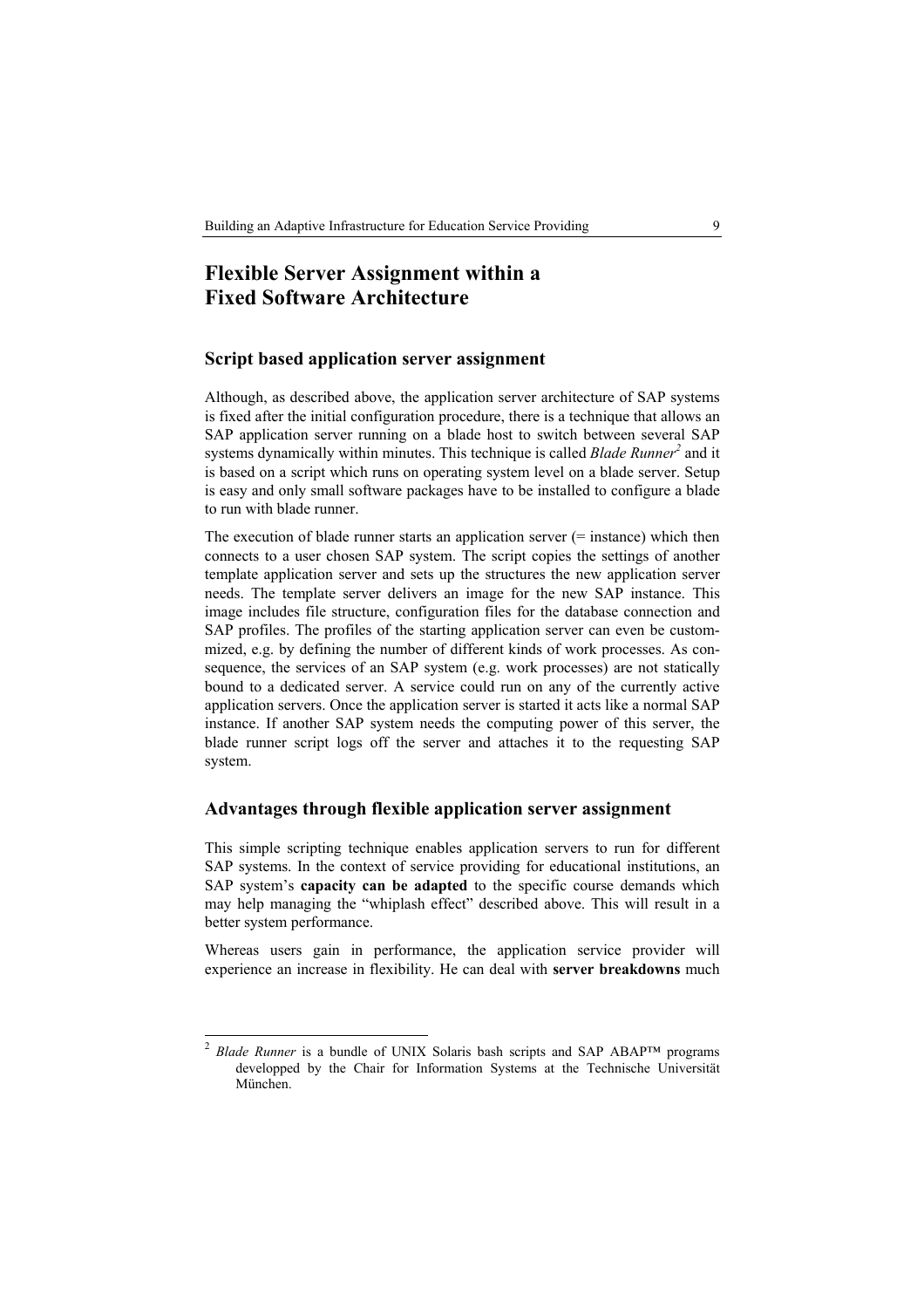more easily and faster, because a dynamic blade can be assigned to another system within less than five minutes.

The blade switching concept will be of economic interest especially in a situation where there is a big amount of SAP systems to be "supported" by a given amount of blade servers. The switching concept enables the pooled blade servers to work for different SAP systems. It enables a fast redesign of the overall SAP system landscape in order to establish a kind of **data center wide load balancing**. Assumed that not all systems need extended computing power at the same time, the service provider can run a given number of SAP systems at a given service level with less capital investments in hardware than in a situation without flexible server assignment. But, in the case of ESP, there are some preconditions:

- 1. The lecture periods and holiday times during a year don't overlap completely. In case the ESP's customer base is heterogeneous (e.g. universities, universities of applied sciences, schools) there's a chance that not all customers go on leave at the same time.
- 2. During lecture periods, not all customers conduct their courses simultaneously. There is no good reason to presume an uneven spreading of educational courses while the university is in session.

Table 2 gives an overview about the advantages mentioned above and their practical implications:

| Advantage                           | <b>Consequences</b>                                                                    |  |
|-------------------------------------|----------------------------------------------------------------------------------------|--|
| capacity                            | adaptation of one SAP system's ability to handle peak workloads, better<br>performance |  |
| fast substitution of broken servers | less server down times                                                                 |  |
| data center wide load balancing     | less hardware investments necessary                                                    |  |

Table 2: Advantages and consequences of a flexible server assignment

### **Case Study: HCC at Technische Universität München**

The HCC (Hochschulkompetenzzentrum - University Competence Center) at Technische Universität München is an Application Service Provider (ASP) hosting more than 45 independent SAP Systems for about 40 german institutions of higher education, e.g. universities and universities of applied sciences. Those institutions include SAP applications into their curricula: a variety of courses is based on SAP software, e.g. lectures about customizing and seminars dealing with ABAP™ programming or data warehousing.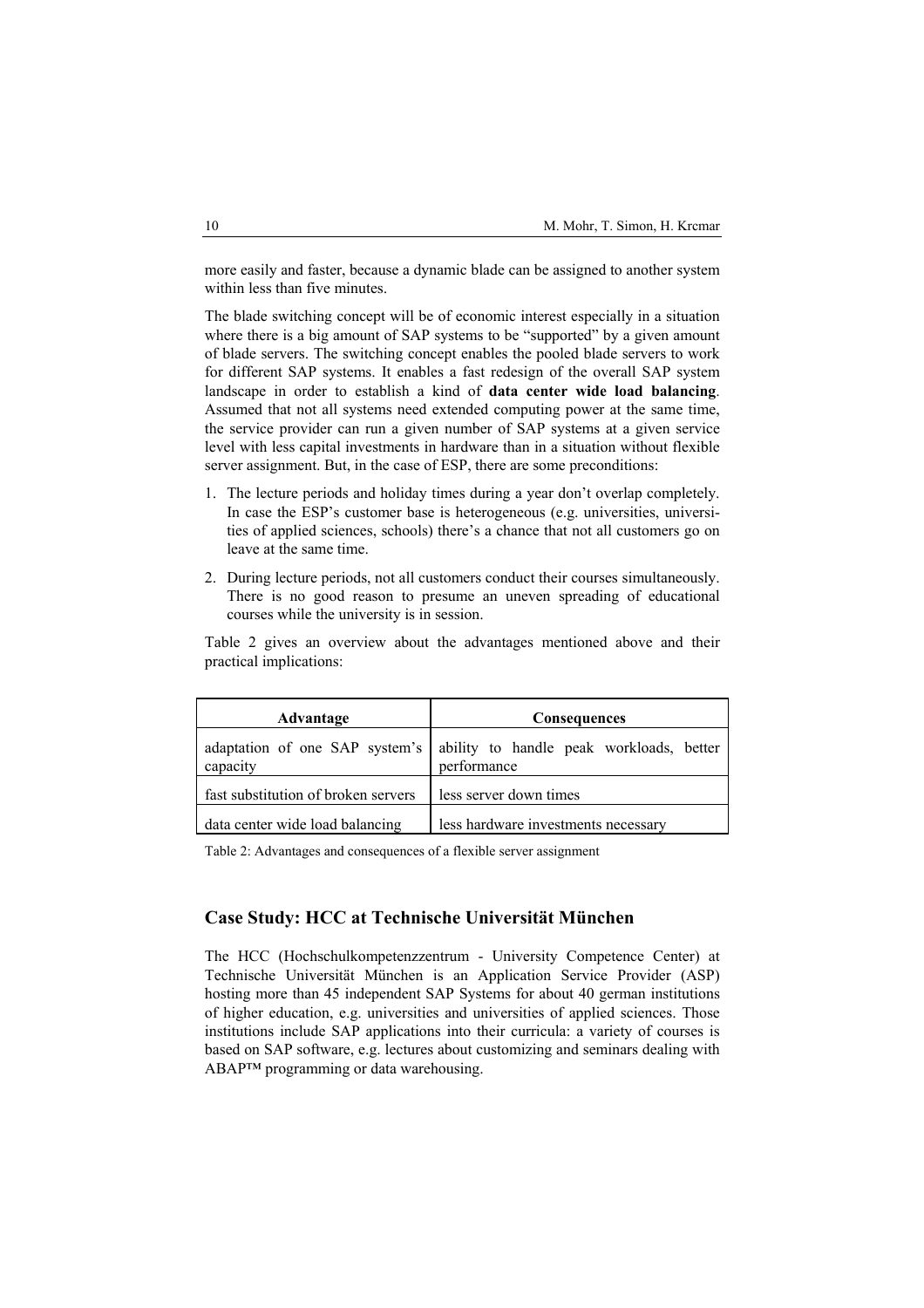#### **Current situation at the HCC data center**

The HCC's data centre is equipped with about 40 Sun Fire V210 servers and about 96 Sun Fire B100S Blade servers. Actually (as of June 2004) each SAP system consists of a cluster of three application servers: the central instance and the database instance are running on a Sun Fire V210 server whereas the two dialog instances are running on two Sun Fire B100S Blade servers. Each V210 is connected to a Sun StoreEdge 3310 SCSI array. The dialog instances are statically assigned to their specific central instance because SAP's architecture requires so. The HCC faces a kind of dilemma: **Running a static software on a flexible hardware**: So far, the HCC does not use the blade infrastructure as originally intended. Consequently, the systems cannot adapt to changing workload situations and workload differences between the several systems cannot be equalized.

#### **Future configuration plans: Blade Switching**

The concept of flexible application server assignment using *Blade Runner* promises to appease the current dilemma. If some of the existing blades are turned flexible and put into the blade pool, the HCC hopefully can

- handle peak workload situations (during educational courses of individual customers) on single SAP systems
- easily and fast react to server breakdowns and
- establish a data center wide load balancing between the 45 SAP systems.



Figure 4: HCC's SAP system landscape architecture alternatives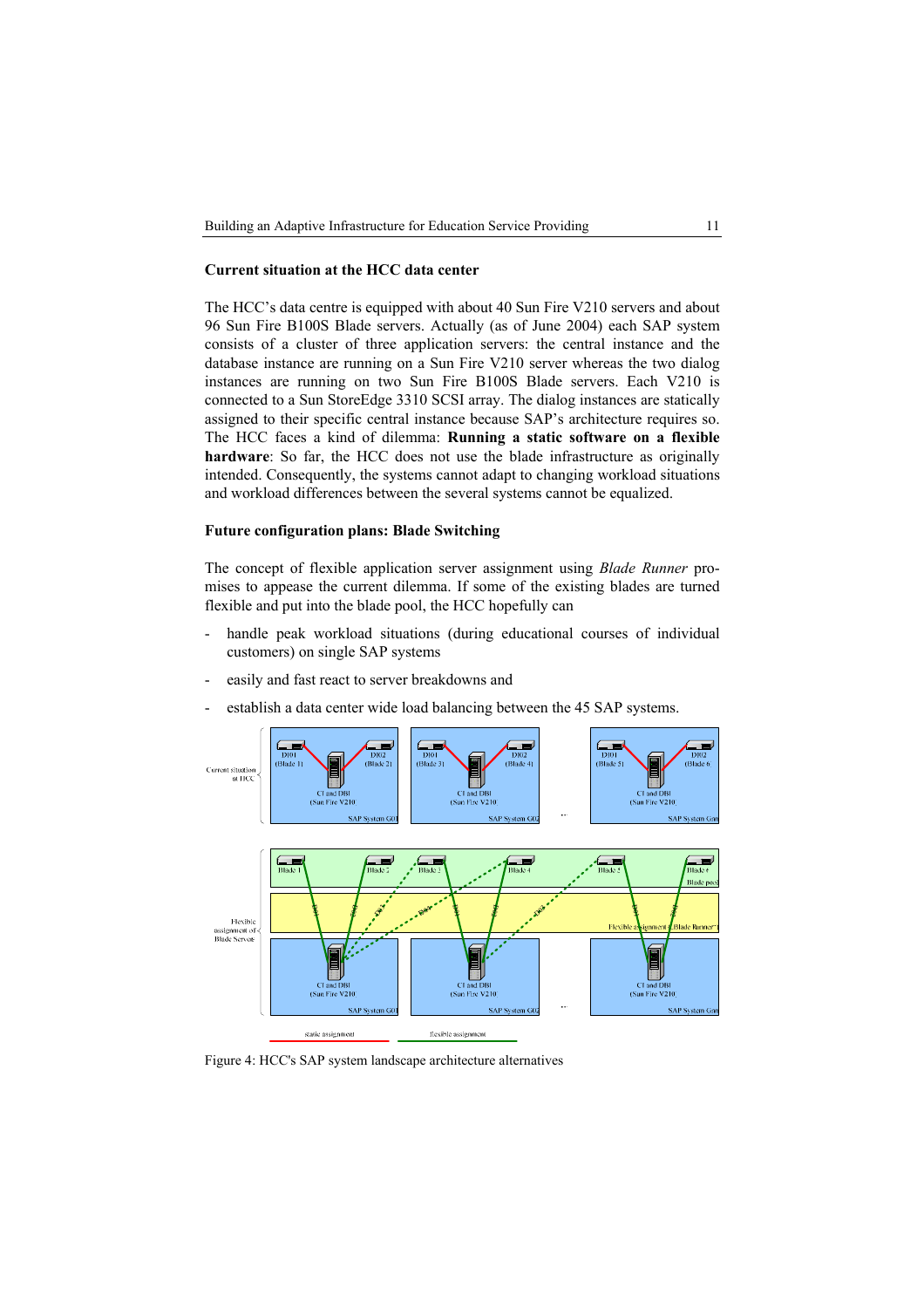#### **Flexible infrastructure: Measuring benefits and limits**

The HCC will only take into consideration the flexible infrastructure concept if it yields an economic benefit. Since the project is still in an early phase the performance enhancement was only measured under conditions which are not yet close to course reality, i.e. on few test servers over a limited period of weeks. This is why, in the next phase, we are going to extend the time frame and propose to measure the benefits with the following test scenarios:

- 1. Predict the HCC customers' system usage behavior (temporal distribution of workload). Next, put this behavior into a statistical model. Then use this model to perform an **ex-ante-simulation** of possible data center wide load balancing using the *Blade Runner* concept.
- 2. After a period of about three months running the data center with the "old" static blade architecture measure a predefined set of important values (see below), in the first instance referring to a test environment, i.e. 1 or 2 SAP systems. An ecatt macro will produce the necessary test workload. Then implement the flexible blade concept on a few blade servers and replay the test run, again measuring the defined values. This **ex-post-measurement** will reveal enhancements in data center wide performance, if existent. In a second phase, the test environment will be enlarged to more SAP systems.

The values to be measured first of all include **average response time** as defined in [Schn02], because this is the main indicator for a system's performance from a user's point of view. For the data center wide average response time is to be optimized, the individual system average response times have to be aggregated, e.g. including a weighting. From the HCC's point of view a shorter **duration of client copies and reinstallations** would make the administrators' life easier because at an average there are about 3-4 client copies to be conducted per month. Flexibly assigned application servers are supposed to help reduce duration.

But to what extend can additional blade based application servers improve an SAP system's capacity before another component becomes a bottleneck ? Each new application server can handle more users and more requests which will produce an extended amount of database transactions and increased network traffic. In another test series, we propose to examine the **delimiting factors** like database host and network connections when adding another application server to an existing cluster.

#### **Portability considerations**

The HCC currently hosts SAP R/3 Enterprise systems, BW 3.10 systems and one IS-Banking 4.6C system. The blade runner script has been developed for this configuration but the concept itself can be applied to every kind of Web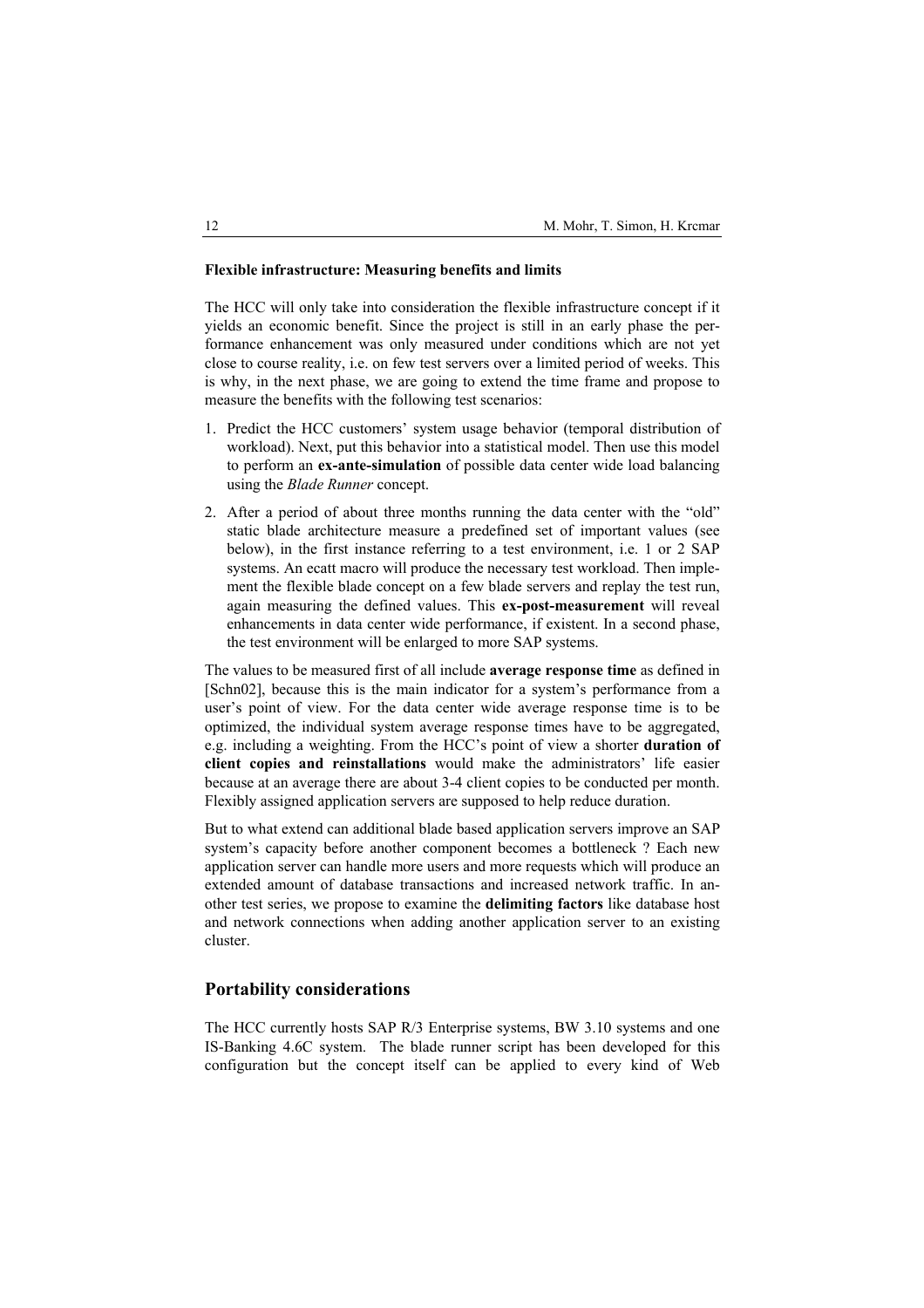Application Server (Web AS) based SAP systems. Furthermore, it is not restricted to application servers installed on blade servers. However, the blade technology supports the creation of a modular and scalable system landscape better than big one-unit hosts.

Productive, non education dedicated SAP systems usually don't experience such atypical and inconstant workload. But there are some examples where they do so: year-end or month-end closing and periods of time where SAP systems have to be customized, tested or migrated. The blade runner technique would equip these systems during times of higher workload with additional computing power to still provide enough hardware and computing resources to handle the incoming requests.

# **Conclusions**

The flexible resource allocation concept we proposed in this paper is an attempt to solve the area of conflict between running a static software system (considering SAP systems as an example) and the efforts of embedding it into an adaptive hardware architecture (i.e. blade servers). We found out that this won't be a real problem because with relatively little effort on the part of the software application the latter can be turned flexible. In the case of providing SAP systems for educational purposes (ESP model) this opens up new potentials for making available a lot of SAP training systems with limited hardware resources.